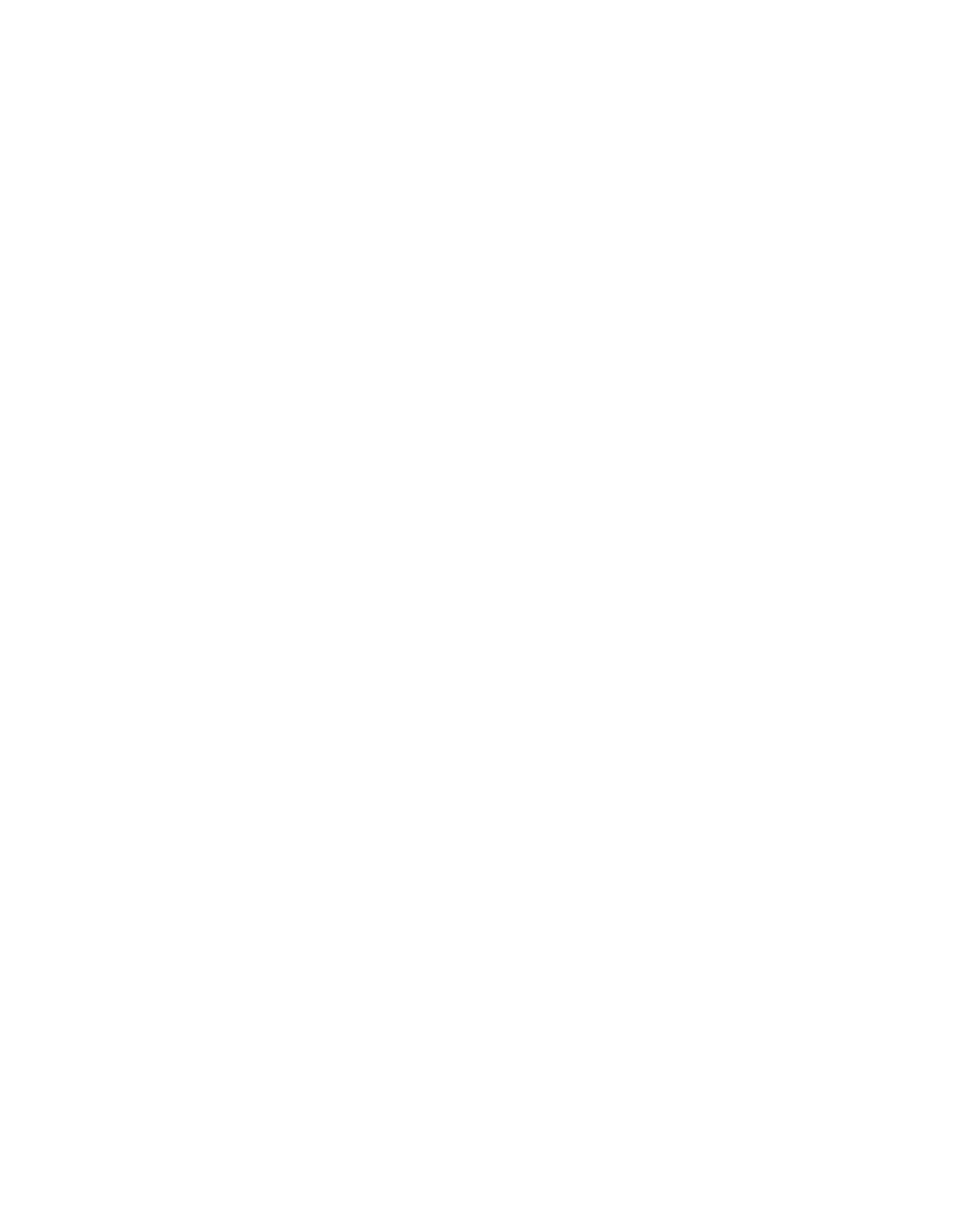### **Table of Contents**

| Section VConceptual Program Statements for Facility Components and Campuses |
|-----------------------------------------------------------------------------|
|                                                                             |

### **Appendices**

| <b>Youth Profile Characteristics</b> |
|--------------------------------------|
|                                      |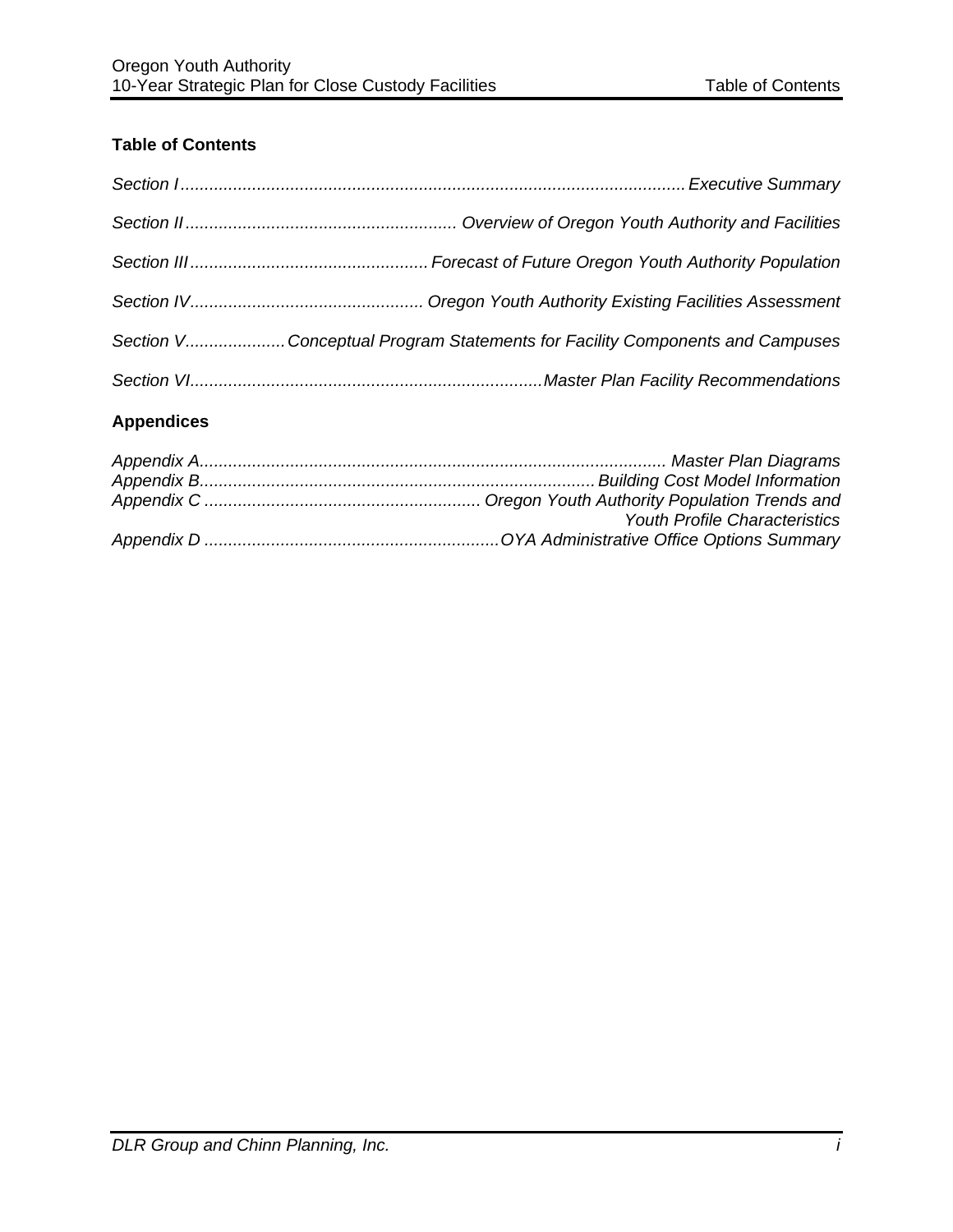## **Index of Tables and Figures**

| Figure 2-2 Mission, Vision, Values and Key Goals of Oregon Youth Authority           |
|--------------------------------------------------------------------------------------|
|                                                                                      |
|                                                                                      |
|                                                                                      |
|                                                                                      |
|                                                                                      |
| Facilities Operational Capacity -2014 State of Oregon                                |
| Table 3-1 Oregon Youth Authority Close Custody Demand Forecast State of Oregon       |
| Figure 4-1 National Best Practice in Juvenile Correctional Operations and Facilities |
|                                                                                      |
|                                                                                      |
| Figure 4-4 ………………………………………………………………………………………Hillcrest YCF                            |
|                                                                                      |
|                                                                                      |
|                                                                                      |
|                                                                                      |
|                                                                                      |
|                                                                                      |
|                                                                                      |
|                                                                                      |
|                                                                                      |
| <b>Housing Unit Program Statement</b>                                                |
|                                                                                      |
| Camp - Bed Dormitory Housing Unit Program Statement                                  |
|                                                                                      |
|                                                                                      |
| <b>Program Statement</b>                                                             |
|                                                                                      |
|                                                                                      |
|                                                                                      |
|                                                                                      |
|                                                                                      |
|                                                                                      |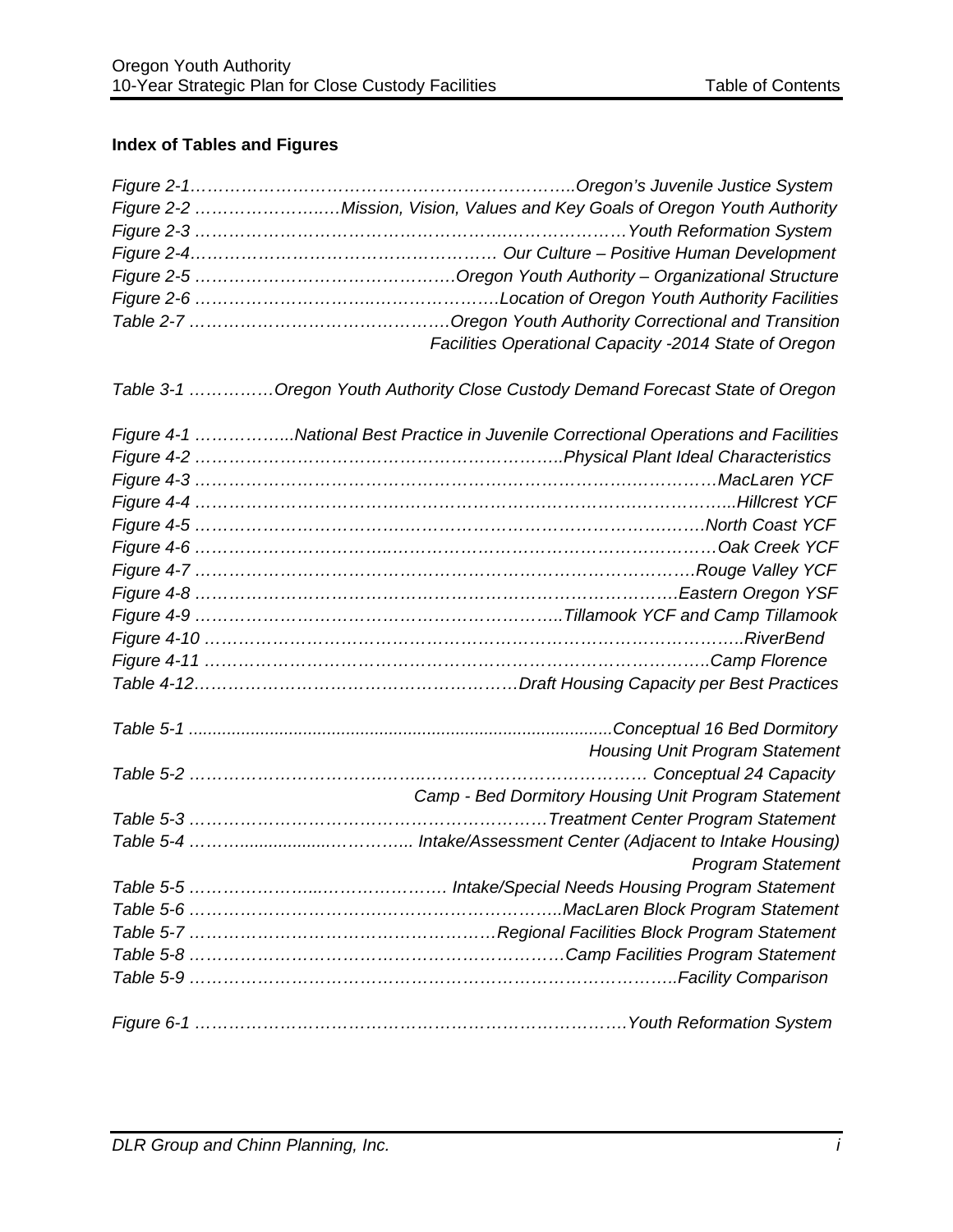# Section 1

# Executive Summary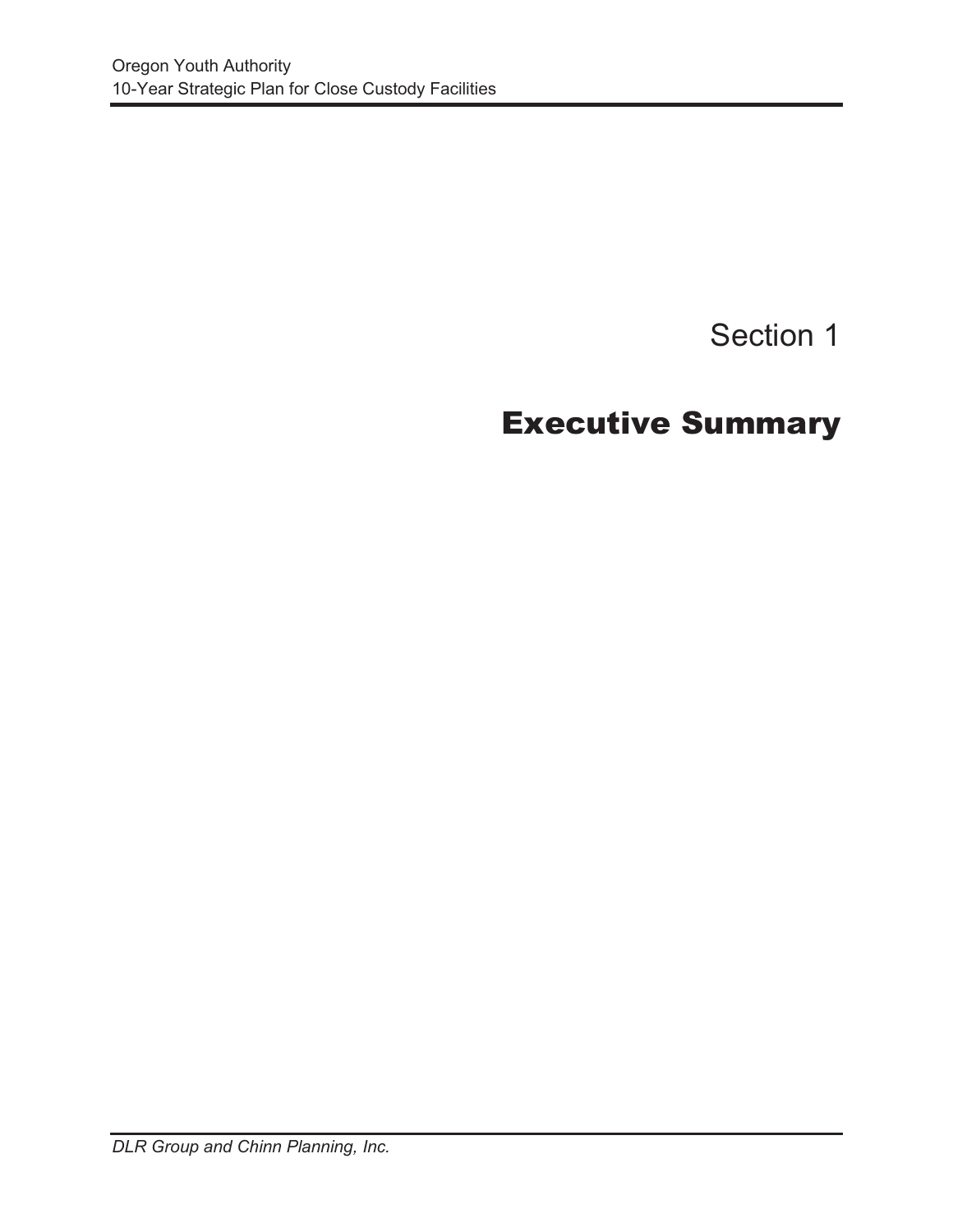*"The Oregon Youth Authority (OYA) has two aging youth correctional facilities in the Willamette Valley that are operating well below the intended bed capacity and that have significant deferred maintenance needs. The April 2013 Oregon Youth Authority Demand Forecast projects a reduction in the number of close custody beds necessary to house incarcerated youth and also shows a need for a substantial increase in the number of community residential treatment beds. The Joint Committee on Ways and Means directs OYA to develop a facilities plan that:*

- *1. Evaluates facilities in terms of capacity, operating and maintenance cost, and deferred maintenance need;*
- *2. Develops 10 year or longer term plans for the facilities;*
- *3. Includes recommendations and rationale for facility disposition, if appropriate; and*
- *4. Recommends future use of the buildings that OYA would no longer need."*

*Source: Attachment A 2013 HB5050 – A Budget Note.*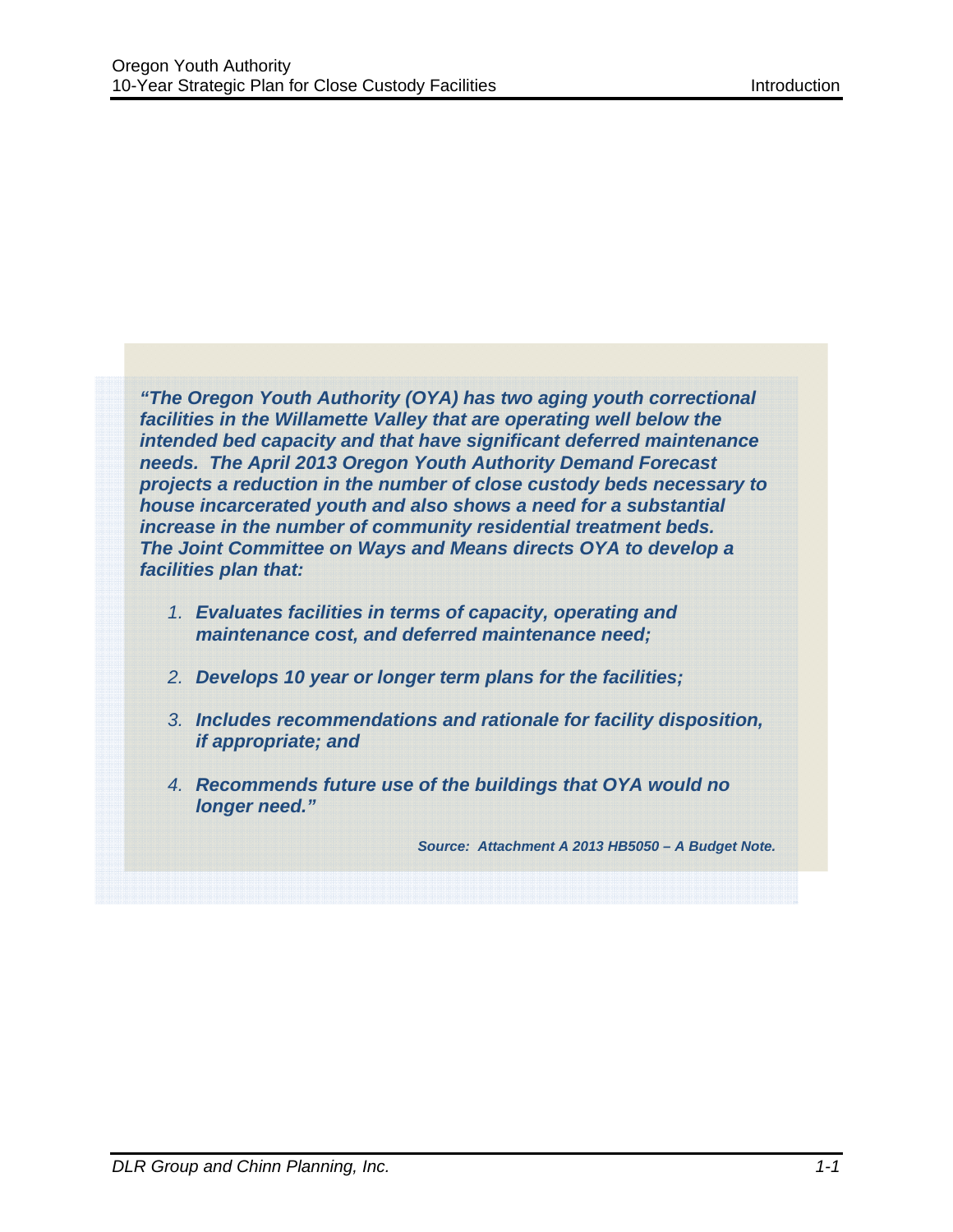#### **EXECUTIVE SUMMARY**

This 10-Year Strategic Plan was developed in response to "Attachment A 2013 HB5050 – A Budget Note." This directive cites the need to evaluate OYA facilities and determine appropriate responses for long-term use of existing facilities, considering current and future capacity needs and condition.

Oregon Youth Authority engaged DLR Group Architecture and Planning, inc and Chinn Planning to facilitate this process, develop options for consideration and make recommendations regarding the directive.

DLR Group and Chinn Planning offer the following summary of findings and recommendations that are discussed in detail in the body of the report:

#### **Overview of the Oregon Youth Authority System**

The Oregon Youth Authority is the state juvenile justice agency for court-committed youth including youth in close custody placements and community residential programs. Due to legislation passed in Oregon, youth committed to OYA custody can be committed from the juvenile or adult court. Youth committed by the adult court (referred to as DOC youth) comprise roughly half of youth offenders in OYA facilities. All youth can be held up to age 25. This combination of populations (OYA and DOC) and variation in length of stay and age provide unique challenges for operating multiple youth facilities across the state.

This Strategic Plan supports the mission, vision and values of OYA.

- *Mission OYA protects the public and reduces crime by holding youth offenders accountable and providing opportunities for reformation in safe environments.*
- *Vision Youth who leave OYA go on to lead productive crime-free lives.*
- *Values OYA's core values are: Integrity, Professionalism, Accountability, and Respect.*

The OYA mission statement promotes youth reformation in safe environments, with integrated security and youth treatment goals. The vision of returning OYA youth to the community to lead crime free and productive lives requires close custody facilities that have a treatment and educational and vocational focus to support youth in the development of skills to ensure successful transition to the community after release from OYA custody.

Oregon is developing the Youth Reformation System (YRS) which is focused on enhanced outcomes for youth from data-informed decision-making. The culture of OYA is based on the principles of Positive Human Development, including the belief that youth can be held accountable and strengthened at the same time and that individuals are resources to be developed, not problems to be fixed. All services and facility programs should support the goal of achieving youth success by creating safety and security, forming caring and supportive relationships, maintaining high expectations and accountability, supporting meaningful participation and encouraging connection to communities.

OYA currently operates 10 facilities across the state with four of those sites on the I-5 corridor, four on the Oregon coast, and two in eastern Oregon. The current budgeted capacity of these sites is 657 beds.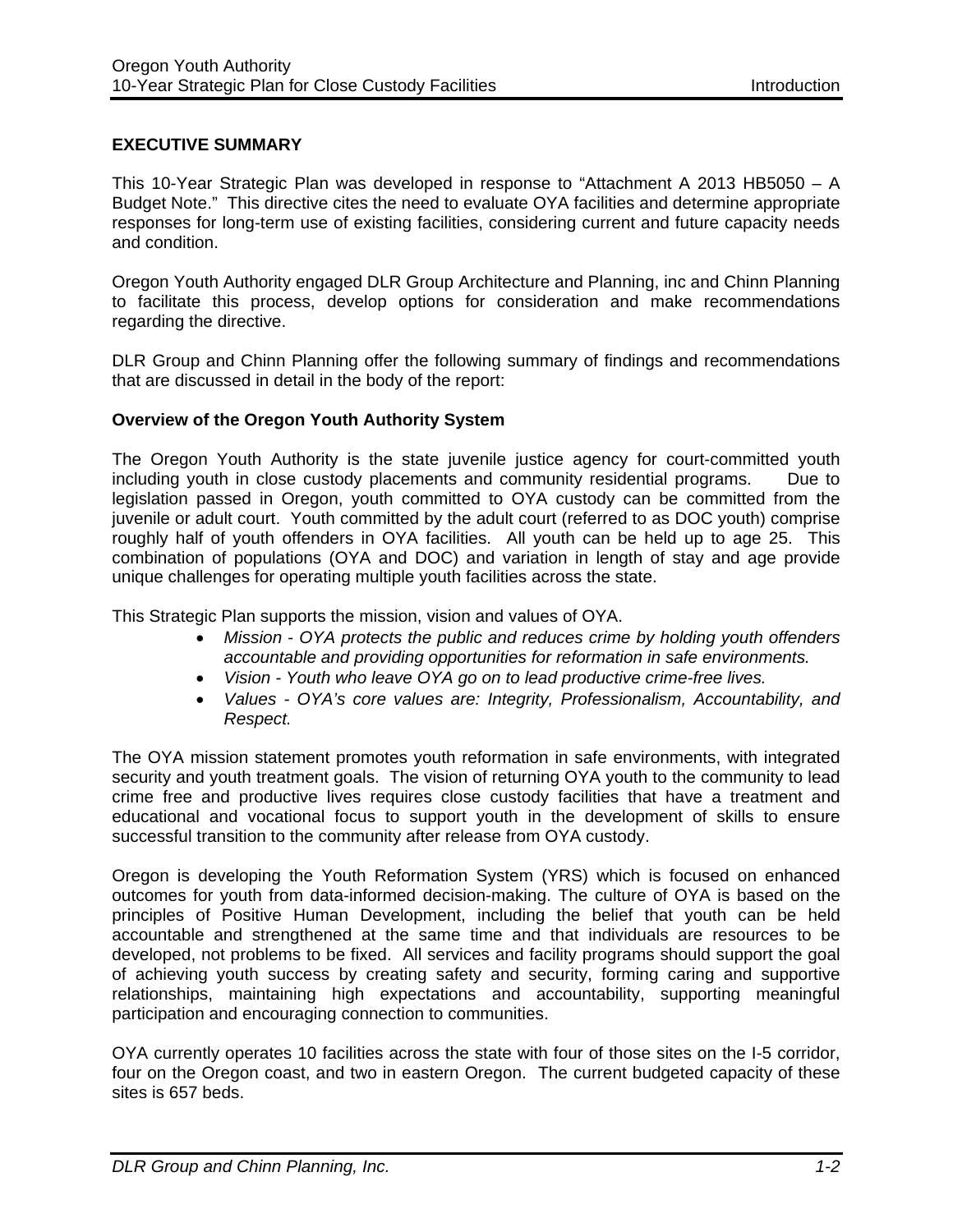#### **OYA Facilities Assessment**

DLR Group and Chinn Planning toured representative OYA facilities and engaged OYA staff via interviews to assess the functionality and condition of existing facilities. The key issues affecting OYA facilities are physical (age and condition of facilities), environmental (access to daylight, views, appropriate finishes, and safety provided by seismic upgrades) and programmatic (access to the right types and configuration of spaces for programs such as treatment, recreation, housing, visitation, education and vocational programs). DLR Group and Chinn Planning find that all three categories of facility need drive the recommended facility plan.

The current mix of facilities within the OYA system does not support the vision, mission and culture of OYA. Housing and living areas reflect the most serious gap between vision and reality. The majority of youth are housed (with long lengths of stay) in densely populated dormitory living units. Program and treatment space is not adequate to support relief and breakout space.

#### **• PROGRAMMATIC FACILITY ISSUES:**

- o The critical programmatic function of intake processing is currently housed at Hillcrest and is inadequate. It lacks space for the interview and processing functions. Housing at Hillcrest for youth in the intake process is dormitory style. Single-room housing is recommended for these youth.
- o Housing environments that are not conducive to the Positive Human Development initiative include walled-in and secure unit control stations that potentially limit staff and youth interaction and a lack of daylight and views in regional housing units at RiverBend and Tillamook Youth Correctional Facility (YCF).
- o Access to single-occupancy room environments for mental health and other special housing categories is limited. More single-occupancy housing is needed.
- o Campuses are underutilized (unused housing units) at MacLaren and Hillcrest.
- o Regional facilities lack dedicated education space and are missing adequate vocational space and visiting space.
- o Regional facilities, with the exception of Oak Creek, lack adequate exterior recreation space.
- o Regional facilities lack adequate indoor recreation space.
- o The trend at Rogue Valley is to operate at maximum capacity due to its location in relationship to southern Oregon population centers and the type of programs and treatment provided. As such its core facilities for programs (vocational, educational, recreational and visiting) are especially lacking and should be addressed as soon as possible.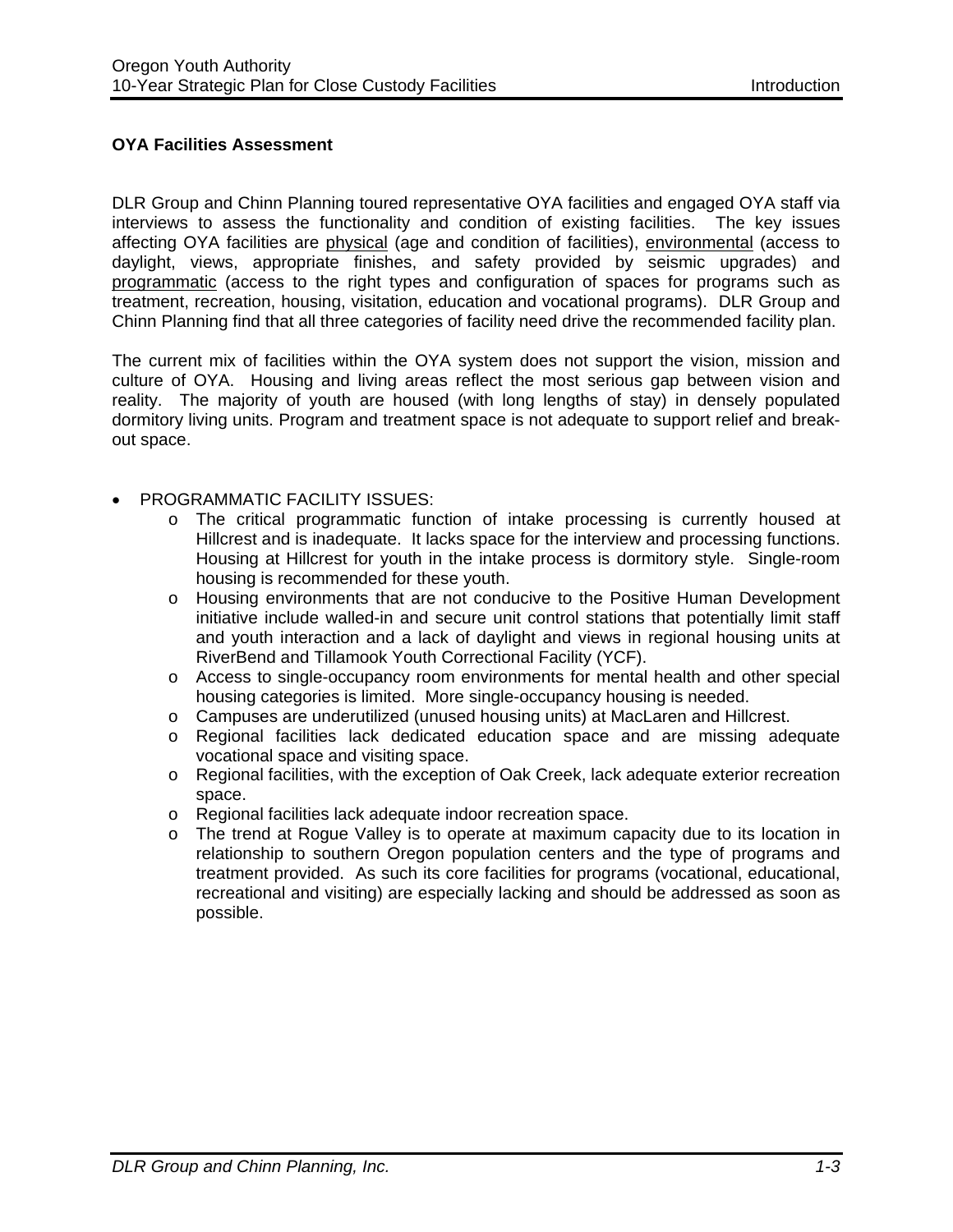#### ENVIRONMENTAL FACILITY ISSUES

- o The intake facility for male youth at Hillcrest is not an appropriate environment for a youth's first encounter with the OYA system. It is small, correctional in feel and does not provide a reassuring first experience for the youth.
- o Lack of single-room housing environments for intake, mental health and behavior management is a primary driving issue for initial facility recommendations. Over 80% of the existing housing configurations are dormitory style. Ideally, most housing should be single-occupancy rooms.
- o Housing density is high in operating housing units (approaching 25). A best practice approach would assign from 12 to 16 youth to housing units.
- o All regional facility housing units lack windows and views. RiverBend and Tillamook YCF housing units lack windows and views.
- o Seismic upgrades are needed at most buildings at MacLaren and Hillcrest and at Camp Tillamook, Camp Hilgard and Camp Florence buildings.
- o Regional facilities are very correctional in design and have limited opportunity for youth movement to and from appropriate program areas for school, vocational, treatment, recreation and visiting.
- o Tillamook YCF and RiverBend facility (formerly RiverBend YCF, now used for transition program) are very correctional in design, with almost no windows in youth areas.
- o Geer facility at MacLaren is very correctional in design and has an interior recreation courtyard with limited views. It does have adequate windows into youth housing areas.
- o The unoccupied Young Women's Transitional Facility at Oak Creek is the best example of appropriate housing (mini-dorms in a transitional setting).
- o Operational funding limitations have created a pattern of facility use that requires maximizing the density in operating housing units while leaving adjacent units closed.

#### PHYSICAL FACILITY ISSUES

- o There is a significant deferred maintenance backlog at all facilities due mostly to age of buildings and associated systems.
- o Conditions of camps and transition facilities vary. Camp Florence, Camp Hilgard and Camp Tillamook are aging wood frame construction and as such have shorter life spans for building shell and finish systems. It is recommended where possible that these facilities be renovated and used for program areas rather than housing to extend their useful life.
- o System wide the deferred maintenance backlog is approximately \$21 million. It is critical that this backlog be addressed as part of the master plan implementation process. Commitment to long-term use and programmatic renovation of facilities must be coupled with needed upgrades and maintenance of existing building systems. The deferred maintenance is a significant portion of the overall master plan need. The deferred maintenance backlog includes:
	- **55.6M at MacLaren**
	- **S5M at Hillcrest**
	- An average of approximately \$2M each at Regional facility.
	- **-** Approximately \$1.3M at RiverBend
	- **-** Approximately \$600K each at Tillamook and Camp Florence.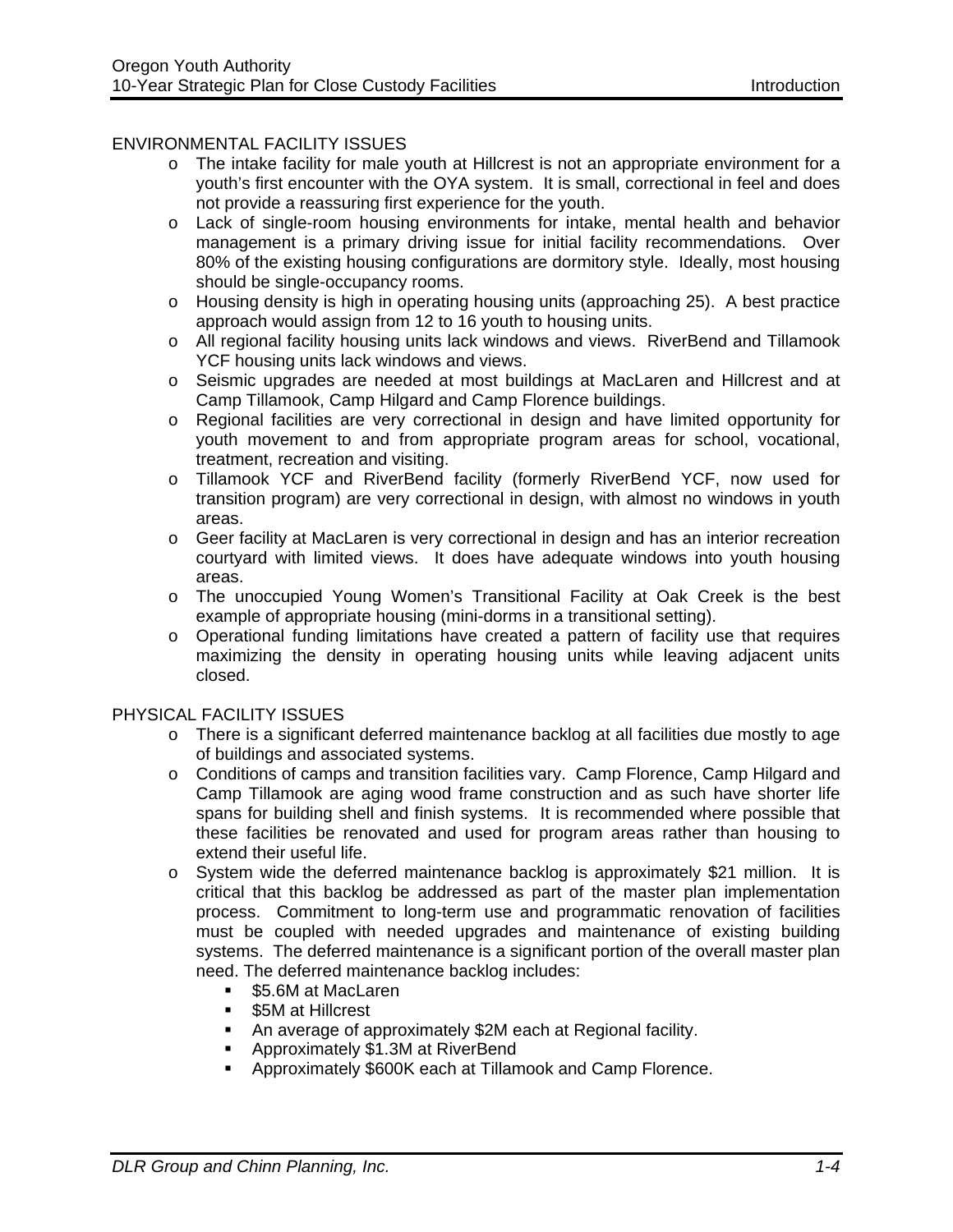#### **Forecast of Future OYA Population**

A key component of a strategic facilities plan is the forecast of capacity requirements. Forecasting has become challenging for juvenile correctional populations. Recent trends show declining population levels across the country. Many jurisdictions are planning for downsized populations but at the same time are fearful of a reversal of trends that could impact correctional populations.

The Oregon Office of Economic Analysis (OOEA) produces a semi-annual juvenile corrections population forecast that provides projections for close custody bed space managed by the Oregon Youth Authority. Total Close Custody offenders are projected to increase from 645 in 2015 to 659 in 2024.

It is important to note that the OOEA forecast has traditionally been utilized as a statement of maximum youth population to be served at any one point in time. In order to manage OYA facilities effectively, a maximum capacity level of 3%-5% above projected average daily population is recommended to account for peaks in population that occur within the year (See appendix C, Table C-6). Using a factor of 5%, the projected maximum population of 659 beds in 2024 would equate to a projected average daily population of 626 beds.

#### **Master Plan Recommendations**

The recommended facility improvements are a flexible response to future youth populations. Although DLR Group and Chinn Planning advise that a decreasing future population is highly likely, the extent of that decrease is difficult to predict. Because of this, it is important that the recommendations for facility improvements be phased in a manner that allows maximum flexibility in response to these variables.

#### **Phase 1 – Overview (See Appendix A for campus diagrams and detailed list of proposed project elements)**

- 1. All Sites: Phase 1 includes funding and completing selected deferred maintenance and seismic retrofit work, especially those associated with buildings slated for renovations or additions in Phase 1.
- 2. Update and improve MacLaren YCF to accommodate current MacLaren programs and add current Hillcrest populations and programs. (See Appendix A - Diagrams 1.0. 1.1 and 1.2)
- 3. DLR Group / Chinn Planning recommend that the Hillcrest Campus be closed at the end of Phase 1. Some immediate investments are recommended to improve the housing and intake environments for the short term while Phase 1 is implemented. (See Appendix  $A -$ Diagram 2)
- 4. Improve Oak Creek's housing environment and open the Transition Housing Unit. (See Appendix A – Diagram 3)
- 5. Improve Rogue Valley's housing environment, recreation area and support spaces. (See Appendix A – Diagram 4)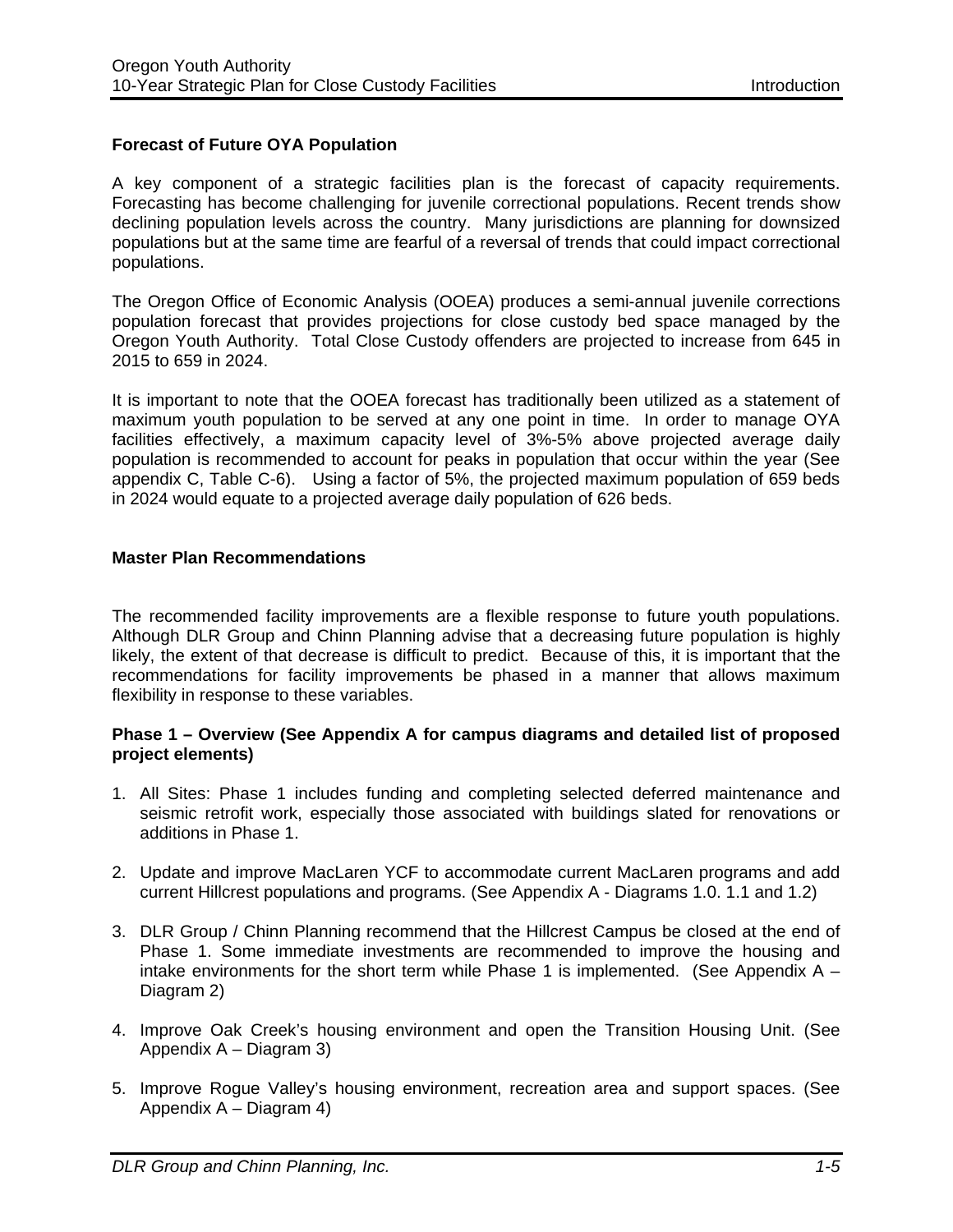- 6. Improve North Coast's housing environments at two of three housing units. (See Appendix A – Diagram 5)
- 7. Improve RiverBend's housing environments at the YCF Building by removing Unit Control Room Walls/Barriers and adding windows. (See Appendix A – Diagram 6)
- 8. Improve Tillamook YCF housing environments. (See Appendix A Diagram 7)
- 9. Improve Eastern Oregon's housing environments. (See Appendix A Diagram 8)
- 10. Camp Florence should remain in its current configuration. (See Appendix A Diagram 9)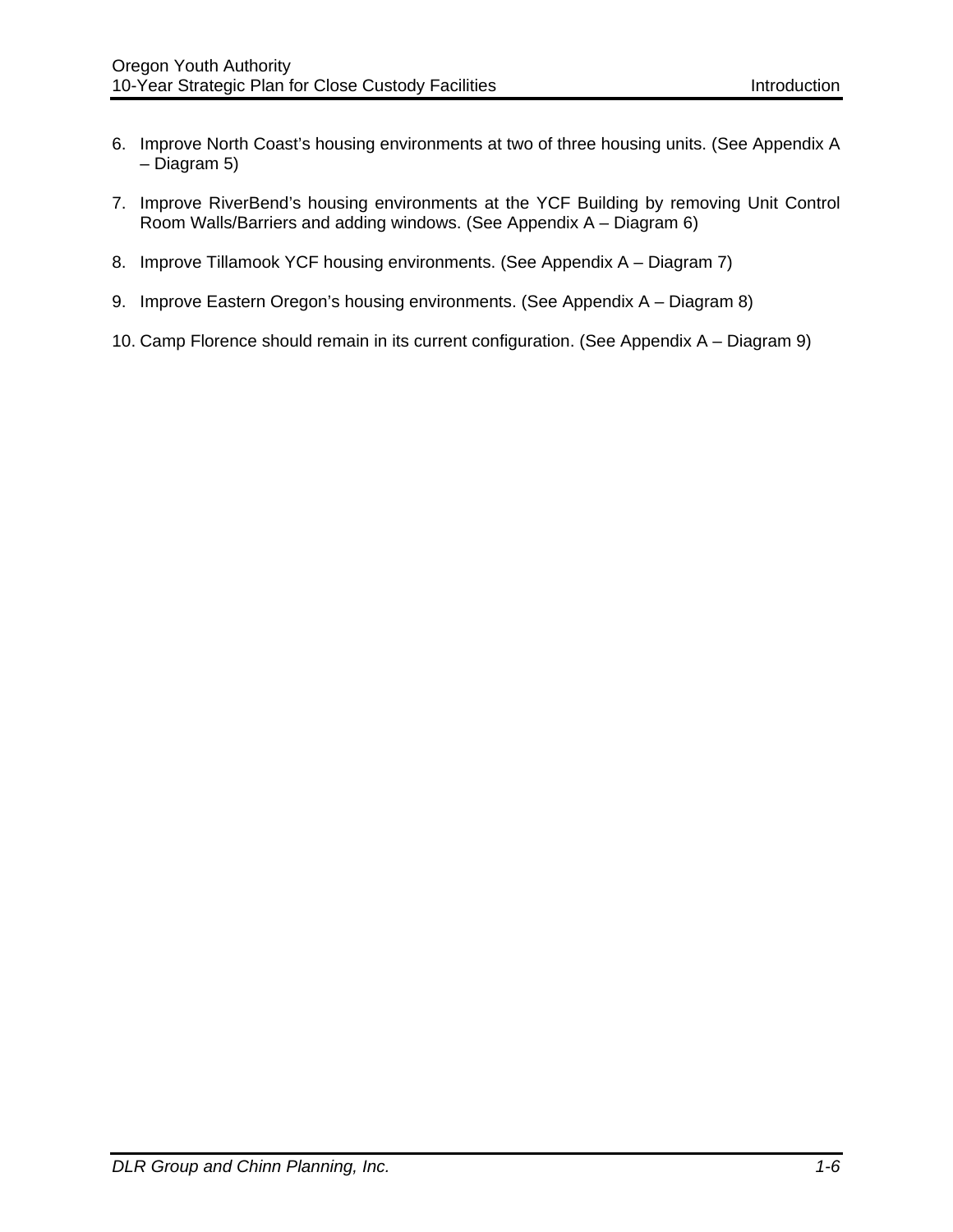#### **Phase 2 – Overview (See Appendix A for campus diagrams and scope of potential phase elements)**

In general, Phase 2 elements include the remainder of renovation work and building construction necessary to achieve facilities that respond to the population and to the programmatic space goals stated in Section 5 of this report. See Appendix A – diagrams 1.0 through 9 for a graphic description of these elements.

#### **Recommended Facility Budgets**

The recommended budget for all phases of the Master Plan implementation (Including Immediate Steps, Phase 1 and Phase 2) is \$97.38 million. Deferred Maintenance is 17% of this total need.

The recommended budget for Phase 1 is \$47.87 million. Key considerations regarding the Phase 1 budget are:

- Deferred Maintenance is over 22% of the phase. In addition renovations are nearly 14% of the phase total. These two components, totaling 36% of the phase, would be appropriate expenditures regardless of the other Master Plan goals to consolidate campuses or improve other core facilities.
- Approximately 64% of this phase is primarily in response to program-driven construction, sitework and reconfiguration for appropriate housing at MacLaren and upgraded core facilities at Rogue Valley.

DLR Group studied the implications of potentially declining youth populations on master plan budgets. While the factors that could drive populations lower are real, there is no way to predict or ensure that populations will fall. As an example DLR Group selected random population targets to study at lower population levels. If populations decline to a 456-bed level over the next 10 years, the required master plan expenditure would be reduced by approximately \$26 million. Expenditures would be reduced to a lesser degree for 10-year population endpoints between 456 and current populations. It is possible that populations could decline more than this amount. This analysis is intended only to show that future investments will be less should youth populations decline and to give some understanding of the level of this potential reduction.

#### **Rationale for Phase 1 Investments and Facility Closure**

The Master Plan recommendations to close the Hillcrest Campus are based on the following rationale:

- OYA will improve operational cost efficiency by closing one of the two campus sites in the Willamette Valley. DLR Group / Chinn Planning recommend that Hillcrest Campus be closed and that the youth served at that facility be redistributed to other facilities. Key programs for intake and mental health would be relocated to MacLaren.
- Hillcrest campus has significant deferred maintenance needs and costs that can be avoided.
- While both MacLaren and Hillcrest have buildings in seismic risk categories, the recommendations acknowledge that the costs to retrofit the multistory buildings at Hillcrest Campus will be more than the single-story building stock at MacLaren.
- The existing dormitory buildings (Scott Hall and Norblad Hall) would be difficult and costly to reconfigure into more ideal configurations in comparison to existing one-story housing buildings at MacLaren.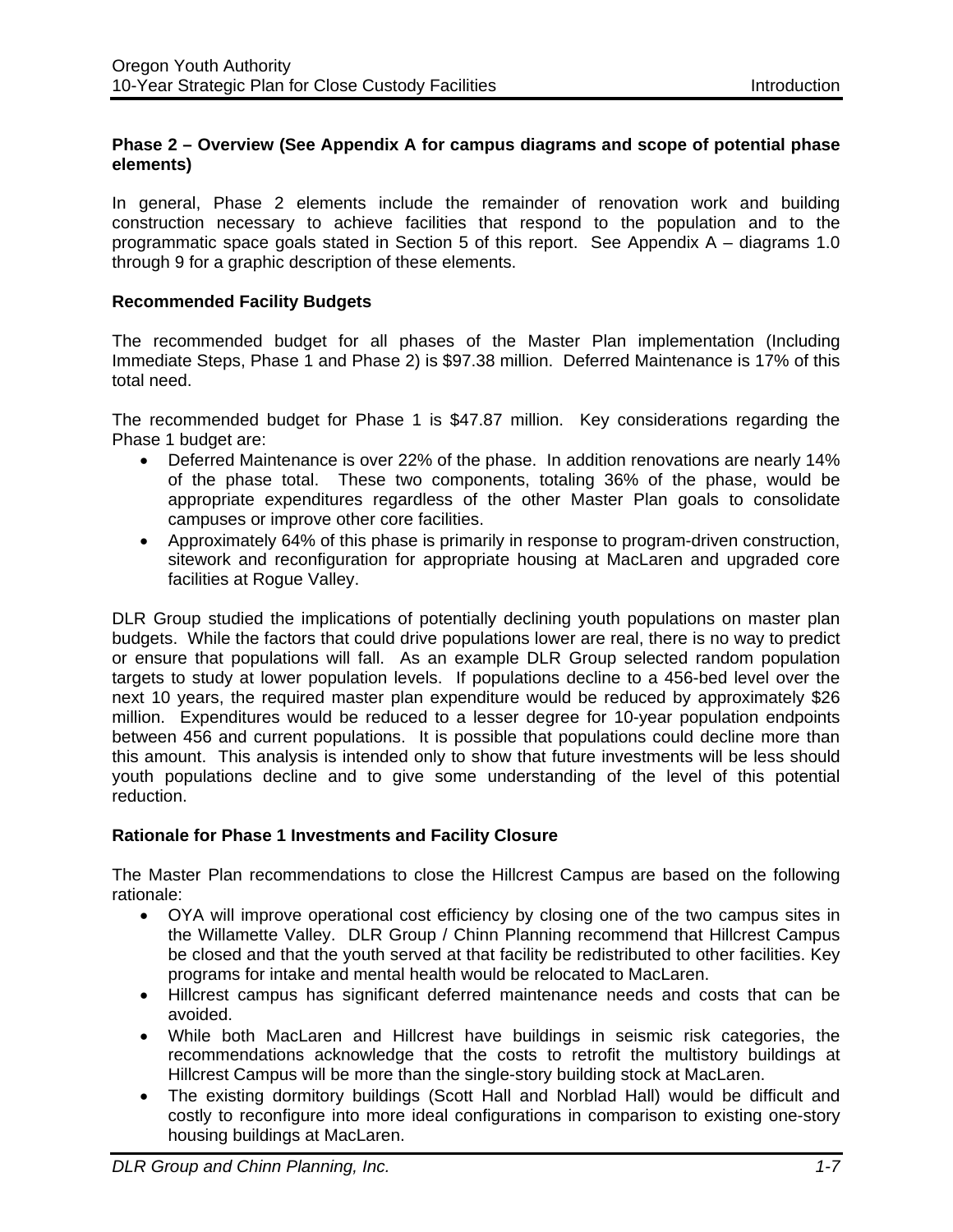- Available acreage at Hillcrest is limited in comparison to MacLaren. The acreage at MacLaren is desirable for future flexibility and for overall access to open space for recreation, vocational activities and programs.
- The property value at Hillcrest campus is estimated to be in the range of \$5 million. After the completion of Phase 1, proceeds from the sale of this property could be utilized to fund a portion of the necessary Phase 2 scope of work.

#### **Recommendations for Future Facility Investments**

Future facility investments should be considered and would be recommended should populations dictate. Considerations for future investment would be based on issues such as:

- Operational cost savings.
- Viability of obtaining necessary and qualified staff.
- Location of facilities in relationship to home community of the majority of youth served.
- Avoiding portions of the proposed Phase 2 investment, especially those facilities with significant deferred maintenance needs.
- Potential for sale of property and capture of funds to use for other Phase 2 elements.

#### **Implementation Schedule**

The schedule for implementation of the Master Plan is governed by funding cycles, phasing of construction projects and required design and construction time frames. DLR Group anticipates the following schedule milestones for implementation of the master plan.

- Immediate Steps MacLaren Prototype Cottage Renovation and Hillcrest Immediate Steps: Now through June 2015.
- Phase 1 Funding / Design / Construction: Now through August 2017.
- Master Plan Update 1: January 2016 through March 2016.
- Phase 2 Funding / Concept Design: May 2016 through December 2017.
- Master Plan Update 2: January 2018 through March 2018.
- Phase 2 Funding / Design / Construction: March 2018 through October 2020.

Implementation of the Immediate Steps, Phase 1 and 2 of the master plan will require approximately six years of the 10-year master planning window.